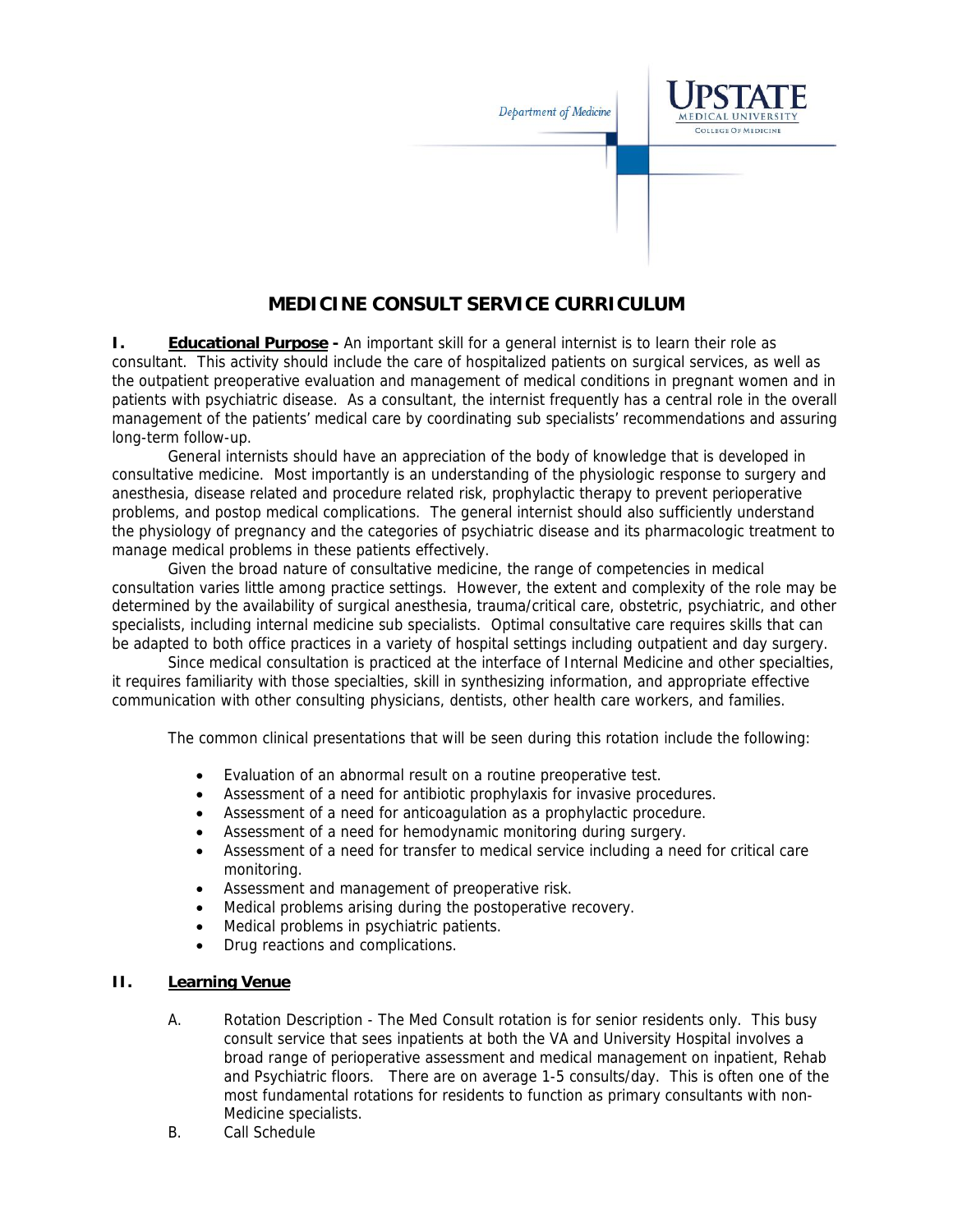*University Hospital Medicine Consult Resident*

- Weekdays

- 7AM-5PM

- In hospital

- 5PM-8PM

- Home Call (may be UH or VA Med Consult Resident)
- After 8PM, Senior Night Float covers all urgent consults.
- Weekends (1st Sat-UH; 1st Sun-VA / 2nd Sat-VA; 2nd Sun-UH)

- Saturdays

- 7AM-?? (when work is done)

- ??-11PM (Home Call)

- ??-11PM, you are first call for medicine consults and, after 2PM, back-up for admissions.

- 11PM-7AM, Senior Night Float covers all urgent consults.

- Sundays

- 7AM-?? (when work is done)

- ??-8PM (Home Call)

- ??-8PM, you are first call for medicine consults and, after 2PM, back-up for admissions.

- 8PM-7AM, Senior Night Float covers all urgent consults.

*VA Hospital Medicine Consult Resident*

- Weekdays

- 7AM-5PM

- In hospital

- 5PM-7AM

- Home Call (may be UH or VA Med Consult Resident)

- After 8PM, Med Consult Resident should contact MAR

for urgent in-house consults.

- Weekends (1st Sat-UH; 1st Sun-VA / 2nd Sat-VA; 2nd Sun-UH)

- Saturdays

- 7AM-?? (when work is done)

- ??-11PM (Home Call)

- ??-11PM, you are first call for medicine consults

- and, after 2PM, back-up for admissions.
- 11PM-7AM, VA Night Service (not the intern) covers all urgent consults.

- Sundays

- 7AM-?? (when work is done)

- ??-8PM (Home Call)

- ??-8PM, you are first call for medicine consults and, after 2PM, back-up for admissions.

- 8PM-7AM, VA Night Service (not the intern) covers all urgent consults.

C. Teaching Methods.

1. Daily Attending rounds - The primary learning process during this rotation involves residents independently assessing all consults that have been called, formulating an opinion and plan and then presenting those findings to the attending. This is a one-on-one opportunity to work with an attending and is an important way to learn the nuances of preop risk assessment, postop management, and the interface of multiple specialties with core medicine topics. In addition to reviewing new consults the resident and attending will conduct daily bedside rounds together on all follow-up cases. After seeing any patient for Dermatology consult the resident will contact with and meet with the Dermatology attending to review the case.

2. Expected reading – see link to case based modules (**Link**)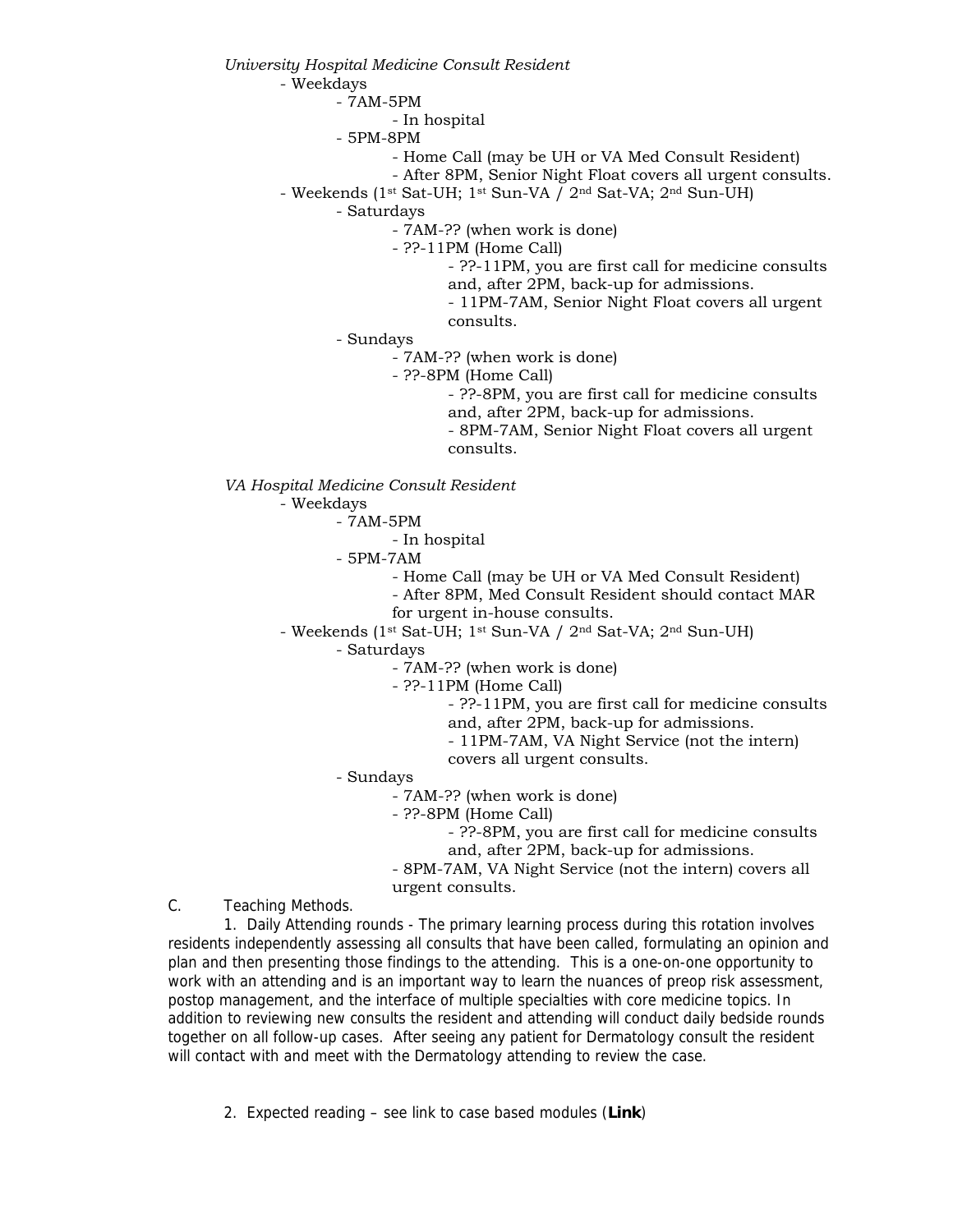a. 'ACC/AHA Guideline Update for Our Perioperative Cardiovascular Evaluation for Non-Cardiac Surgery-Executive Summary', http://circ.ahajournals.org/cgi/reprint/CIRCULATIONAHA.107.185700

- b. 'Up-To-Date under Medical Consultation'
- c. Preoperative evaluation Module @ hopkinsilc.org

d. Corticosteroid Supplementation for Adrenal Insufficiency. JAMA 2002; 287: 236-240.

- 3. Unique Learning Opportunities**.** 
	- Pre & post-operative interpretation of the EKGs.
	- Perioperative use of pulmonary function testing and ABGs in risk assessment.
	- Noninvasive and invasive assessment of venous thromboembolic disease preand postop.
	- Noninvasive and invasive assessment of cardiac risks.

4. Mix of Diseases. Patients from the age of 18 and up on the Surgical, Psychiatric, or Rehab services are included in the patient characteristics. They are of all ethnicities and likely equally split male and female. The following general common categories of diseases are seen in the following list.

## **III. Educational Content**

A. Preop evaluation of disease related risks from surgery.

- o Acute and chronic renal failure
- o Arrhythmias, conduction disturbances
- o Cerebrovascular or other neurologic disorders
- o Chronic obstructive pulmonary disease, asthma
- o Congestive heart failure
- o Coronary artery disease
- o Diabetes mellitus
- o Electrolyte disorders
- o Hematologic and clotting disorders
- o HIV infection
- o Infectious disease
- o Liver disease
- o Obesity
- o Psychiatric disease
- o Rheumatologic disorders
- o Substance abuse
- o Thyroid disease
- o Valvular heart disease
- B. Postoperative complications.
	- o Acid base disorders
	- o Acute neurologic disease
	- o Acute renal failure
	- o Adult respiratory distress syndrome
	- o Alcohol withdrawal syndromes
	- o Arrhythmia, cardiac arrest
	- o Atelectasis pneumonia or aspiration
	- o Chest pain, dyspnea
	- o Delirium
	- o Diabetes
	- o Fever